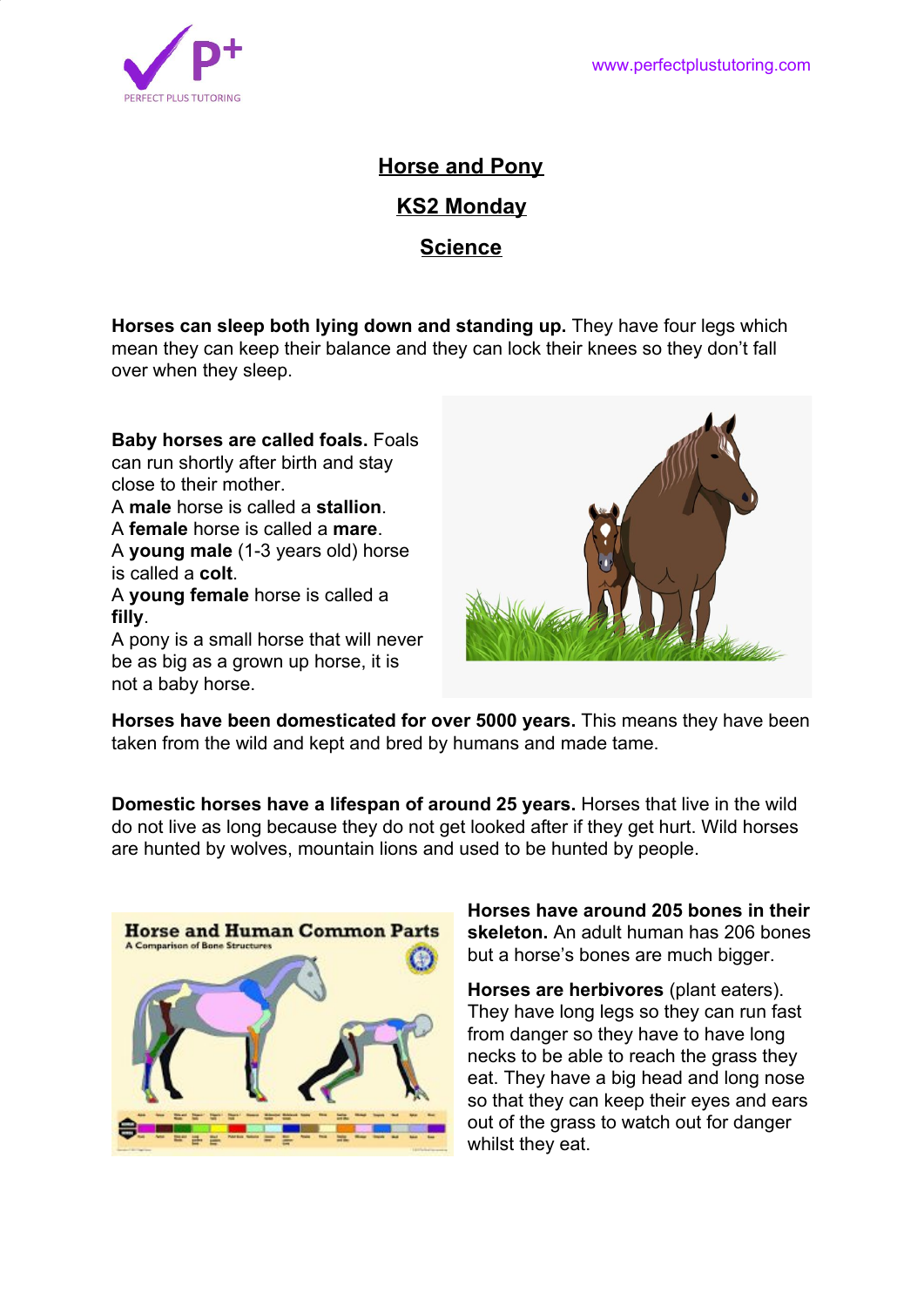

**Horses can see all around them without moving** because the horse's eyes are on the side of their head. They can't see directly behind their tail or under their nose so you should never stand right behind a horse or put your hand quickly to their face, they can be scared and might kick or bite if you do. Instead you should make a noise to let them know you are there, move slowly and hold your hand out so they can sniff you before you stroke their neck, which is their favourite place to be stroked.

**Horses are very fast**. They move at four types of speed (called gaits); walk is the slowest (one leg at a time), then trot which is a bit faster and bouncier than walk (two legs at a time – one front and the opposite back one together then the other two), canter is even faster (one back leg, then the other back leg with a front leg, then the last front leg in a skipping motion) and the fastest is gallop at around 44 kph (27 mph). The fastest recorded sprinting speed of a horse was 88 kph (55 mph).

## **Parts of the Horse**

Can you label this picture of the horse with all the parts listed?



Hind legs Fore legs Hoof Poll Neck Forelock Tail Muzzle Hock Knee Shoulder Eye Ear Nostril Fetlock Mane